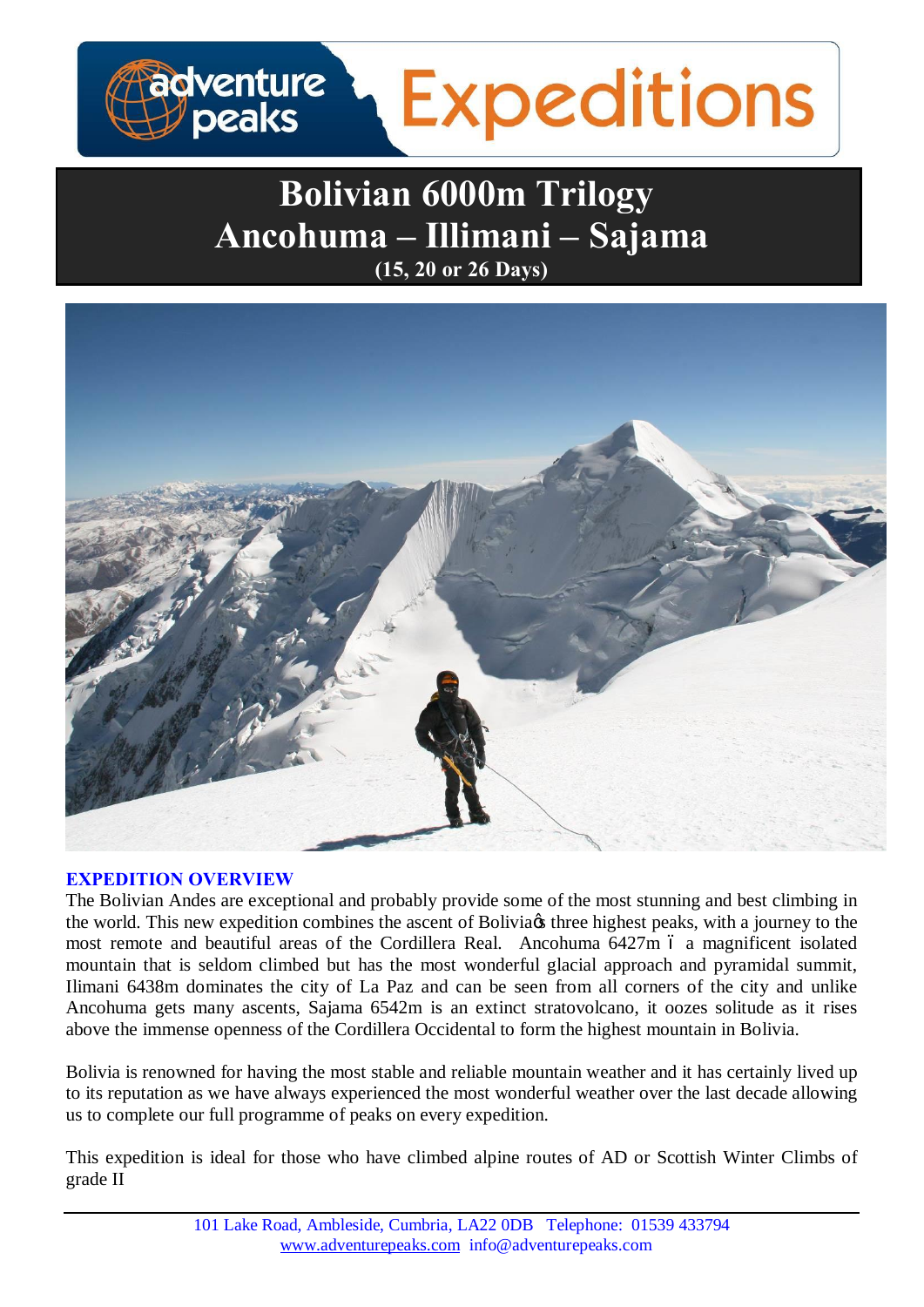# **WHY CLIMB WITH ADVENTURE PEAKS**

- · **100% Expedition successes on all expeditions to Bolivia over the past 15 years**
- · **100% Peak success on all Bolivian expeditions over the past 15 years**
- · **No load carrying**
- · **High Guiding ratio**
- · **2 summit days for each of the 6000m peaks**
- · **All permit fees included in the price**

#### **PREVIOUS EXPERIENCE**

This is an ideal progression from Scottish winter climbing/ mountaineering (Grade II) or an Alpine introductory course/Mont Blanc AD

# **BOLIVIAN TRILOGY ITINEARY**

The expedition has been arranged to allow members to ascend a wide variety of peaks whilst allowing clients to choose the length of their expedition by opting out after each of the peaks giving the option of a 15, 20 or 26 day expedition.

**Day 1-2** International flight arrive La Paz.3700m. Hotel.

**Day 3** Acclimatisation and final preparations in La Paz. Drive to Copacabana on the shores of Lake Titicaca. 3820m. Hostel.

**Day 4** Early start to visit Isla de Sol (The Island of the Sun) where we explore villages and Inca ruins Hostel.

**Day 5** Drive to Sorata and acclimatisation walk

#### **Ancohuma Grade AD 6430m**

We climb the third highest peak in Bolivia from the Laguna Glacier basecamp via its north western routes, a magnificent climb on 45-50 degree snow and ice slopes



**Day 6** Drive to Laguna Chijillata a beautiful lake 4800m.

**Day 7** Arrive Ancohuma BC at Laguna Glacier 4877m a high mountain lake in a giant cirque centred on three converging glaciers from the 6000m peaks surrounding this idyllic camp

**Day 8** Rest with acclimatisation walk and preparation for ascent

**Day 9** Move up to camp 1 on the glacier

**Day 10** Move to a high Camp on Ancohuma at 5600m

**Day 11** Summit **Ancohuma** 6430m. Overnight at La Guna Chijillata.



*The final summit ridge*

**Day 12** Reserve Day (or overnight in Sorata or La Paz)

**Day 13** Return BC and then La Paz

#### **Illimani Grade PD 6438m**

Illimani is the highest peak of the Cordillera Real. Its snow-capped bulk dominates the city of La Paz. It is described as one of the most beautiful and impressive peaks in South America. It is approached via two camps (the first by mules, the second by porters) and the ascent takes around 6 hrs. on summit day.

**Day 14** Drive Pinaya, Trek to BC 4400m at Puente Roto.

**Day 15** Move to ABC at Nido de Condores (5400m)



**Day 16** Ascent of **Illimani** 6438m. Return to BC

**Day 17** Reserve summit day

**Day 18** Return to Pinaya and onto La Paz. Hotel.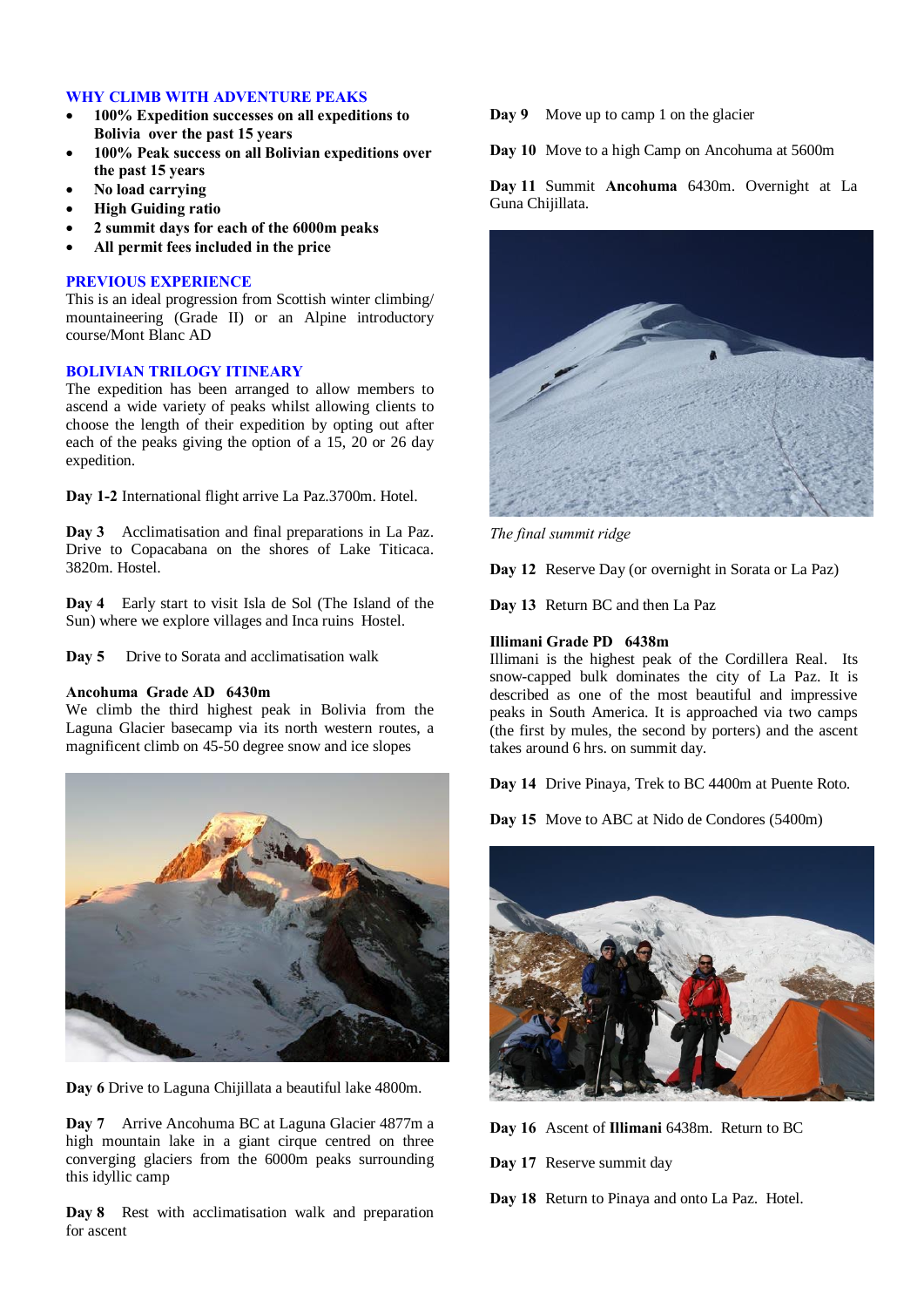

# **Sajama Grade PD 6542m**

This is the highest mountain in Bolivia an extinct volcano and therefore a neat conical shape rising high out of the plain with spectacular views. There are no technical sections to climb but the altitude will make the going difficult and a steady pace is best.

**Day 19** La Paz to village of Sajama (5hrs)

**Day 20** Trek into BC 4602m

**Day 21** Climb to high camp 5456m

- **Day 22** Summit **Sajama** 6542m (7-8hrs)
- **Day 23** We visit the Thermal Springs en-route to La Paz
- **Day 24** Reserve Day

**Day 25-26** Return international flights.





#### **CLIMATE**

Bolivia tends to have the most stable weather in the Andes, climbing is best May to August. The snow and ice tends to be very stable in the Cordillera Real due to the low night temperatures.

#### **LANGUAGE**

Spanish (Latin American) is the official language and is spoken by the majority of Bolivians, although many still speak the pre-Inca language of Aymarian.

# **A TYPICAL DAY**

Most days start around 7.00am just after sunrise enabling us to make the most of the cool morning air and involve around 7-8 hours of walking/climbing. Summit days will be the exception when we often start at around 2am. We will have the support of a local cook throughout the expedition.

# **PASSPORTS AND VISAS**

British Citizens do not require a visa to enter Bolivia as a tourist. On presentation of a valid British passport you will be granted a 30-day stay in the country. If you are not a British Citizen, please check whether you require a visa with your local Bolivian Embassy.

# **ACCOMMODATION**

Out of the mountains you will stay in comfortable tourist class hotels on a bed and breakfast basis. On the expedition you will share a tent with your partner or a member of the same sex.

# **LOCAL TRANSPORT**

All transfers will be made using private minibuses, jeeps or taxis.

# **BAGGAGE**

Please make sure that your baggage is clearly marked with your name, inside as well as outside, in case the labels get detached. You will be limited to 20kg for movement by mules. Extra baggage may be left in the hotel in La Paz while you are in the mountains. We recommend that you pack your clothes and other essential items in plastic bags to ensure they remain dry. We will be supplying you with a complimentary Adventure Peaks kitbag on receipt of your final payment.